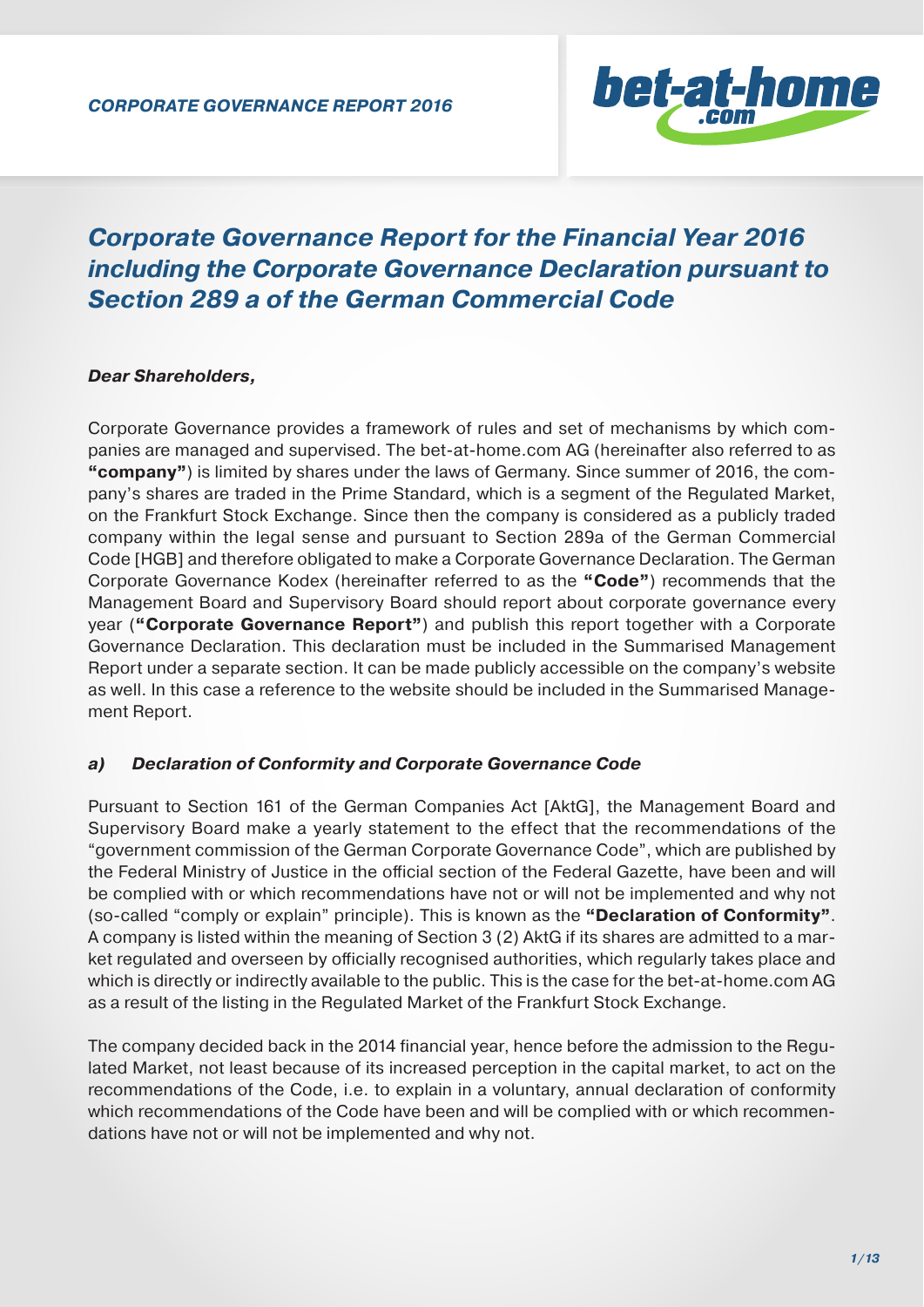

#### *b) Corporate Governance Report/corporate governance statement*

The Code provides for the following content of the Corporate Governance Report:

- according to Section 5.4.1 of the Code, the objectives of the Supervisory Board regarding its composition (**"diversity"**) and the status of their implementation,
- according to Section 6.2 of the Code, disclosure of the (entire) holdings of all members of the Management Board and Supervisory Board in shares in the company and
- according to Section 7.1.3 of the Code, information on share option programmes and similar share-based incentive systems within the company unless this information is already provided in the financial statements, consolidated financial statements or compensation report.

The corporate governance statement is to include (i) the Declaration of Conformity, (ii) relevant information on corporate governance practices, and (iii) a description of the working procedure of the Management Board and Supervisory Board as well as the composition and working procedure of their committee as well as (iv) the determination in accordance with Sections 76 (4) and 111 (5) AktG (target percentages of women) and disclosure if the targets set for the reporting period have been met and provide reasons if this has not been the case.

# *I. Declaration of Conformity in accordance with Section 161 AktG*

In March 2016, the Management Board and Supervisory Board issued the following (voluntary) Declaration of Conformity:

The Management Board and Supervisory Board of bet-at-home.com AG herewith voluntarily declare, i.e. without any obligation within the meaning of Section 161 AktG, that bet-at-home.com AG has been implementing the recommendations of the German Corporate Governance Code pursuant to the initial Declaration of Conformity of March 2015 and in the version dated 24 June 2014 until the date of the issuance of this Declaration of Conformity with the exceptions disclosed in March 2015.

Furthermore, the Management Board and Supervisory Board of bet-at-home.com AG voluntarily declare, i.e. without any obligation within the meaning of Section 161 AktG, that bet-at-home.com AG will implement the recommendations of the German Corporate Governance Code in the version dated 5 May 2015 with the following exceptions (the sections below are those of the Code in the version dated 5 May 2015):

# *Deductible for the D&O policy for the Supervisory Board (Section 3.8)*

The company has a D&O policy without any deductible for the members of the Supervisory Board. In the view of the company, such a deductible is not necessary to ensure the motivation and sense of responsibility of the members of the Supervisory Board. A deductible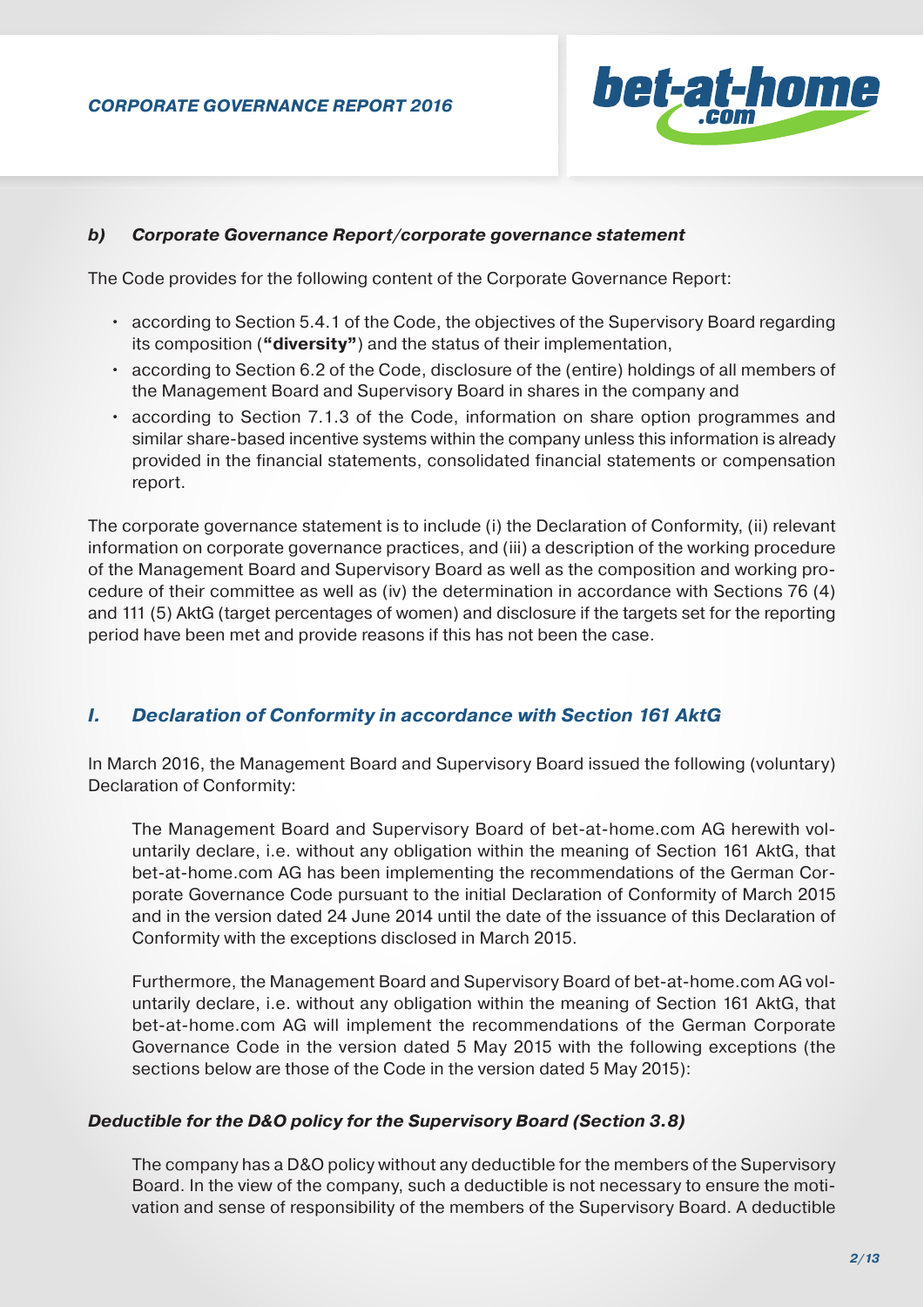

could even run counter to the company's efforts to obtain people of excellence from within Germany and abroad for its Supervisory Board. The Supervisory Board was also expressly excluded (Section 116 AktG) from the new statutory measures on the deductible for members of the Supervisory Board in the Act on the Appropriateness of Management Board Compensation [VorstAG] (§ 116 AktG).

#### *The Management Board must have a chairman (Section 4.2.1)*

No chairman of the Management Board has been appointed. The Management Board and Supervisory Board are of the opinion that the two members of the Management Board have worked together efficiently and like good colleagues so far. No need has therefore been seen to appoint a chairman thus far, especially since the Management Board presently consists of two people, for which the appointment of a chairman is not mandatory for organizational reasons either.

#### *Disclosure of Management Board compensation (Section 4.2.5)*

Although not required by law to do so, the company includes a voluntary compensation report in its Corporate Governance Report.

The emoluments received by each member of the Management Board are not shown separately. The reason is that, as the Management Board consists of only two people, this would be of no additional informational value.

# *Committees (Section 5.3)*

Under the Articles of Association, the company's Supervisory Board consists of three members. Given this size, it would appear neither necessary nor expedient to set up committees, as the imaginable tasks of committees could be performed just as effectively and competently by the entire Supervisory Board.

#### *Composition of the Supervisory Board (Section 5.4.1)*

The Supervisory Board must set specific objectives for its composition. In accordance with the Code in the version of 5 May 2015, these objectives will now also include a regulated limit for the time spent serving by each member on the Supervisory Board. However, the determination of a regulated limit for the time spent serving by each member on the Supervisory Board appears to be not useful from today's perspective. A time limit specifying the maximum time spent by each member serving on the Supervisory Board cannot be properly determined in abstract terms. The Supervisory Board is of the opinion that it would make more sense to assess in each individual case if the time already spent by each member serving on the Supervisory Board could prevent the member from performing their future duties in a factual, proper and unbiased manner.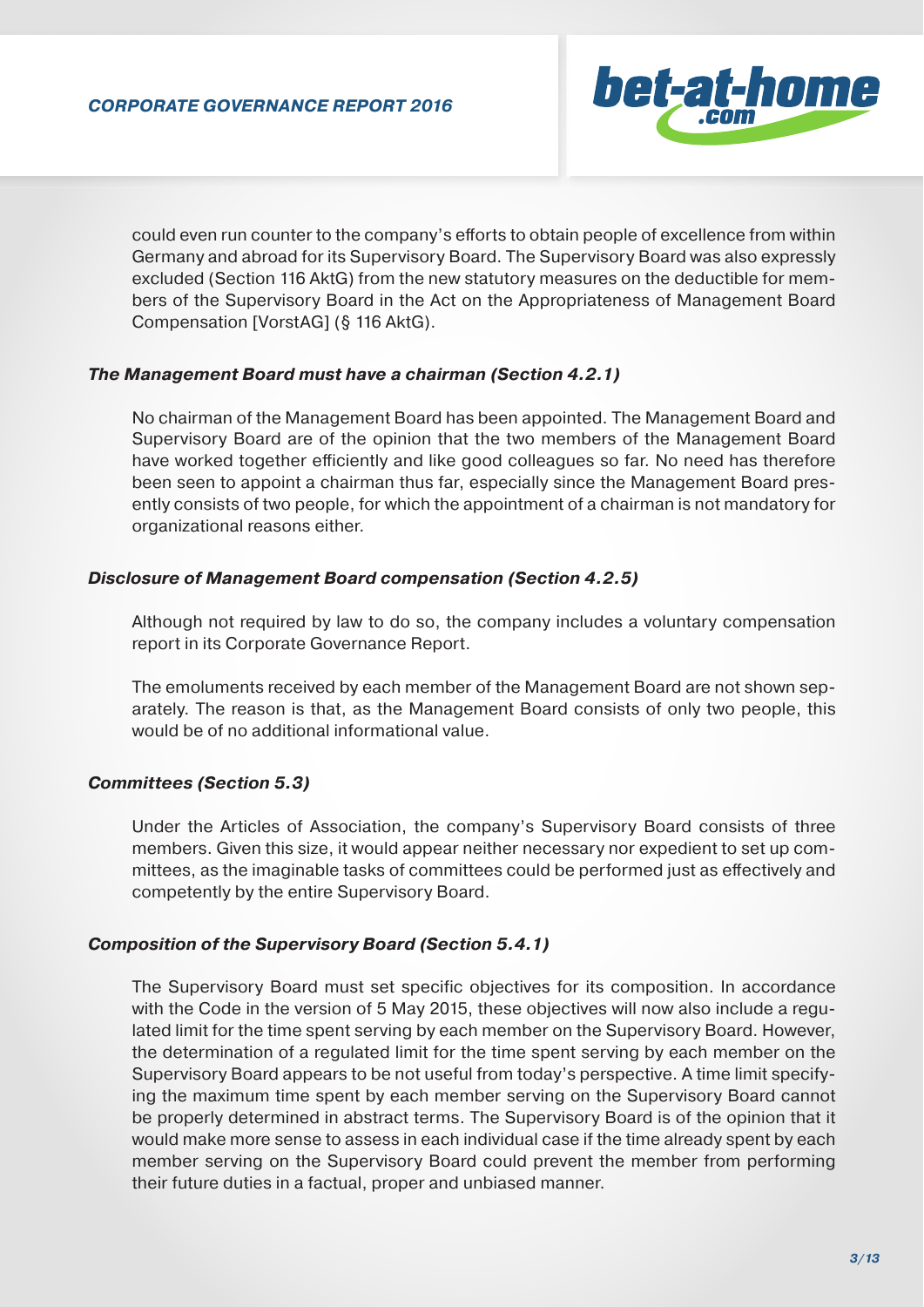

#### *Components and disclosure of Supervisory Board compensation (Section 5.4.6)*

Compensation of the members of the Supervisory Board includes the position of chairman but not that of deputy chairman. Nor does there appear to be a need to differentiate between a deputy chairman and ordinary member, as the participation of all members is required for resolutions in the Supervisory Board of three people, so that cases where the chairman is represented by the deputy rarely occur in practice.

In May 2016, in the course of a mid-year amendment of the application of recommendations of the Code, the Management Board and Supervisory Board made of the following (voluntary) declaration of conformity:

The Management Board and Supervisory Board of bet-at-home.com AG herewith voluntarily declare, i.e. without any obligation within the meaning of Section 161 AktG, that bet-at-home.com AG has been implementing the recommendations of the German Corporate Governance Code pursuant to the Declaration of Conformity of March 2016 and in the version dated 5 May 2015 until the date of the issuance of this Declaration of Conformity with the exceptions disclosed in March 2016.

Furthermore, the Management Board and Supervisory Board of bet-at-home.com AG voluntarily declare, i.e. without any obligation within the meaning of Section 161 AktG, that bet-at-home.com AG will implement the recommendations of the German Corporate Governance Code in the version dated 5 May 2015 with the following exceptions (the sections below are those of the Code in the version dated 5 May 2015). The mid-year amendment of the letter of intent with respect to the declaration of conformity from March 2016 is that the company differs no longer of Section 4.2.5 of the Code (disclosure of management board compensation):

#### *Deductible for the D&O policy for the Supervisory Board (Section 3.8)*

The company has a D&O policy without any deductible for the members of the Supervisory Board. In the view of the company, such a deductible is not necessary to ensure the motivation and sense of responsibility of the members of the Supervisory Board. A deductible could even run counter to the company's efforts to obtain people of excellence from within Germany and abroad for its Supervisory Board. The Supervisory Board was also expressly excluded (Section 116 AktG) from the new statutory measures on the deductible for members of the Supervisory Board in the Act on the Appropriateness of Management Board Compensation [VorstAG] (§ 116 AktG).

#### *The Management Board must have a chairman (Section 4.2.1)*

No chairman of the Management Board has been appointed. The Management Board and Supervisory Board are of the opinion that the two members of the Management Board have worked together efficiently and like good colleagues hitherto. No need has therefore been seen to appoint a chairman thus far, especially since the Management Board presently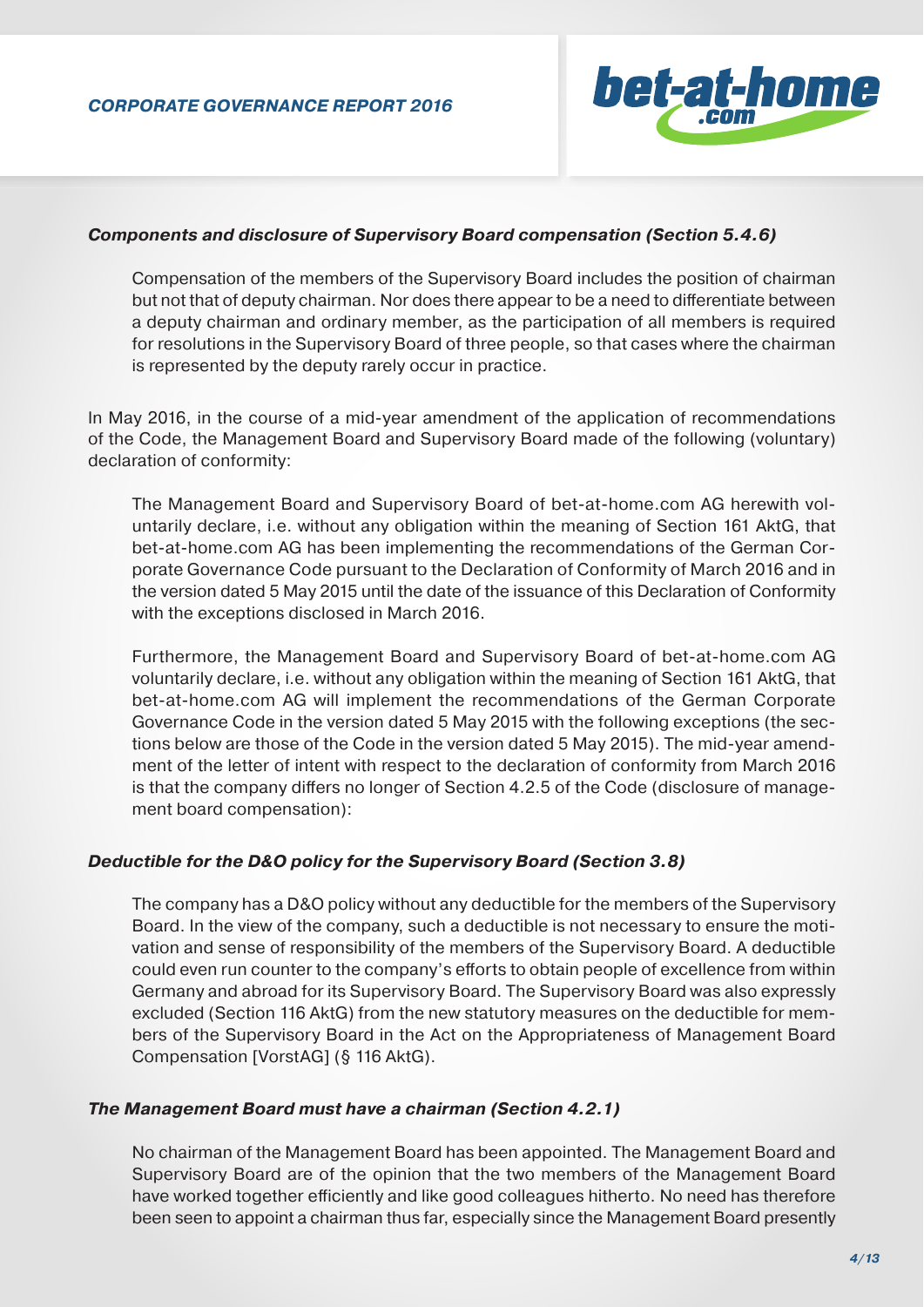

consists of two people, for which the appointment of a chairman is not mandatory for organisational reasons either.

#### *Committees (Section 5.3)*

Under the Articles of Association, the company's Supervisory Board consists of three members. Given this size, it would appear neither necessary nor expedient to set up committees, as the imaginable tasks of committees could be performed just as effectively and competently by the entire Supervisory Board.

#### *Composition of the Supervisory Board (Section 5.4.1)*

The Supervisory Board must set specific objectives for its composition. In accordance with the Code in the version of 5 May 2015, these objectives will now also include a regulated limit for the time spent serving by each member on the Supervisory Board. However, the determination of a regulated limit for the time spent serving by each member on the Supervisory Board appears to be not useful from today's perspective. A time limit specifying the maximum time spent by each member serving on the Supervisory Board cannot be properly determined in abstract terms. The Supervisory Board is of the opinion that it would make more sense to assess in each individual case if the time already spent by each member serving on the Supervisory Board could prevent the member from performing their future duties in a factual, proper and unbiased manner.

#### *Components and disclosure of Supervisory Board compensation (Section 5.4.6)*

Compensation of the members of the Supervisory Board includes the position of chairman but not that of deputy chairman. Nor does there appear to be a need to differentiate between a deputy chairman and ordinary member, as the participation of all members is required for resolutions in the Supervisory Board of three people, so that cases where the chairman is represented by the deputy rarely occur in practice.

# *II. Disclosures required by Section 289 a (2) Nos. 2 to 4 of the German Commercial Code*

The company is a company limited by shares under the laws of Germany. It is therefore governed in particular by German company law and capital market regulations as well as the provisions of the Articles of Association and the rules of procedure for the Management Board and Supervisory Board.

A two-tier management and supervision structure arises from the Management Board and Supervisory Board. Both executive bodies are committed to the interests of the shareholders and the good of the company. The AGM is the company's third executive body. It serves the decisionmaking process of the shareholders.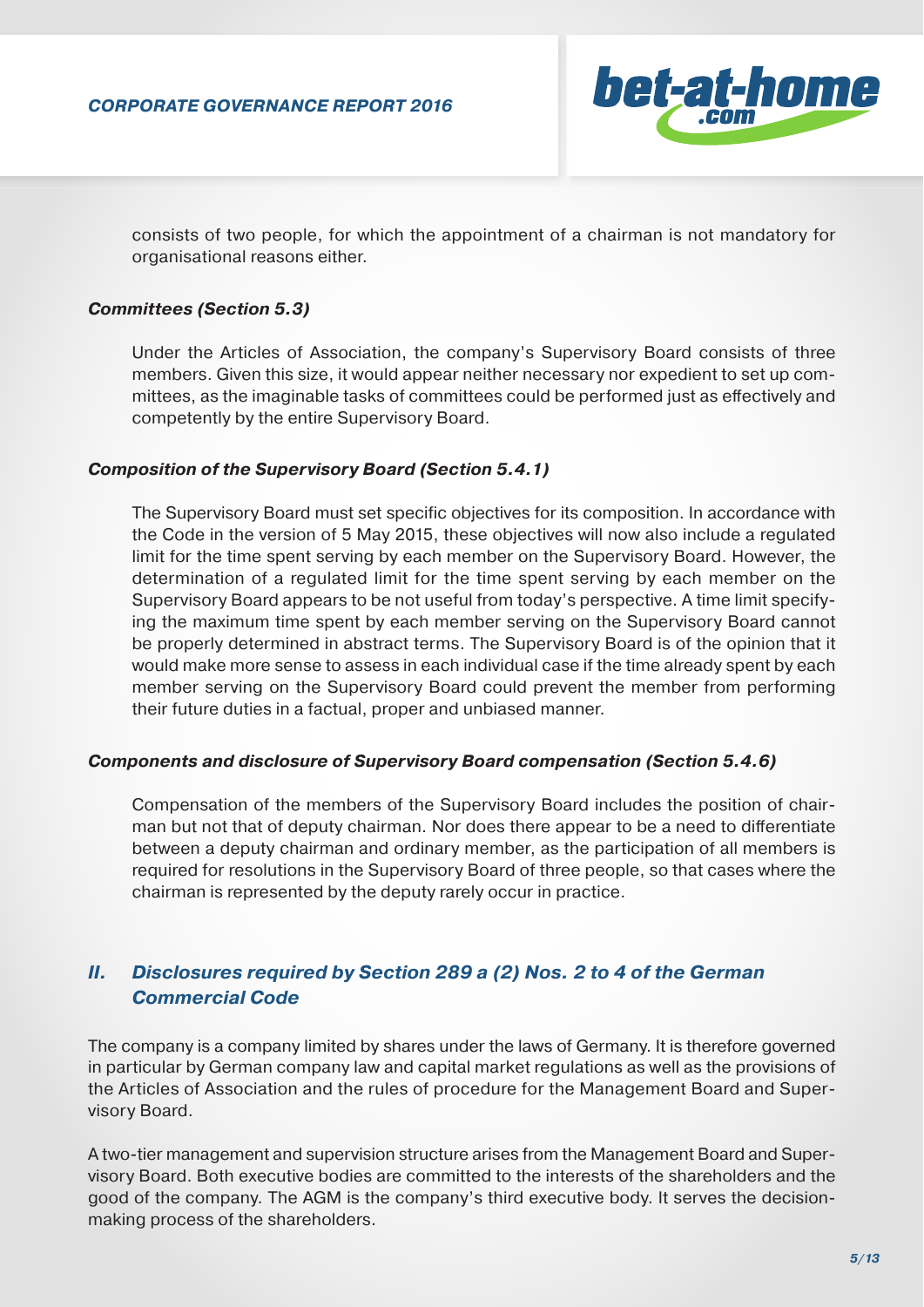

# *1. Management Board*

The Management Board represents the company to the outside world. It conducts its business in accordance with the law, the Articles of Association and the rules of procedure for the Management Board and ensures suitable risk management. The Management Board develops the company's strategy, coordinates it with the Supervisory Board and ensures its implementation. The Management Board has the task of creating long-term value on its own responsibility.

The company's Management Board consists currently of two members. The members of the Management Board bear common responsibility for the entire management. Notwithstanding the collective responsibility of the Management Board members, each individual member runs all its areas and domains in line with Management Board's resolutions on its own responsibility. The Supervisory Board has issued rules of procedure for the Management Board. Under the rules of procedure for the Management Board, actions and business by the Management Board of fundamental importance require the approval of the Supervisory Board.

The Management Board makes regular, timely and comprehensive reports to the Supervisory Board about all material aspects of the business development, significant transactions and the current earnings situation including the risk situation and risk management. Deviations in the business development from plans and targets are explained to and discussed with the Supervisory Board. Furthermore, the Management Board regularly reports on compliance, i.e. the actions taken to comply with laws and company regulations, which fall under the Management Board's responsibility.

# *2. Supervisory Board*

The Supervisory Board advises the Management Board in the management of the company. It supervises its activities. The Supervisory Board appoints and dismisses the members of the Management Board, determines the compensation system for the members of the Management Board and agrees their respective compensation.

The Supervisory Board is involved in all decisions of fundamental importance to the company. The Supervisory Board can make certain transactions contingent on its approval. The main tasks of the Supervisory Board also include making nominations for election to the Supervisory Board and for the appointment of the auditor. In this respect, the Management Board has no right of nomination.

The principles of cooperation in the Supervisory Board are laid down in the Supervisory Board's rules of procedure.

# *3. Annual General Meeting*

The shareholders safeguard their rights at the AGM. There they exercise their voting rights. The AGM is held annually within the first eight months of a financial year. The agenda for the AGM, including the reports and documents required for the AGM, is also posted on the company's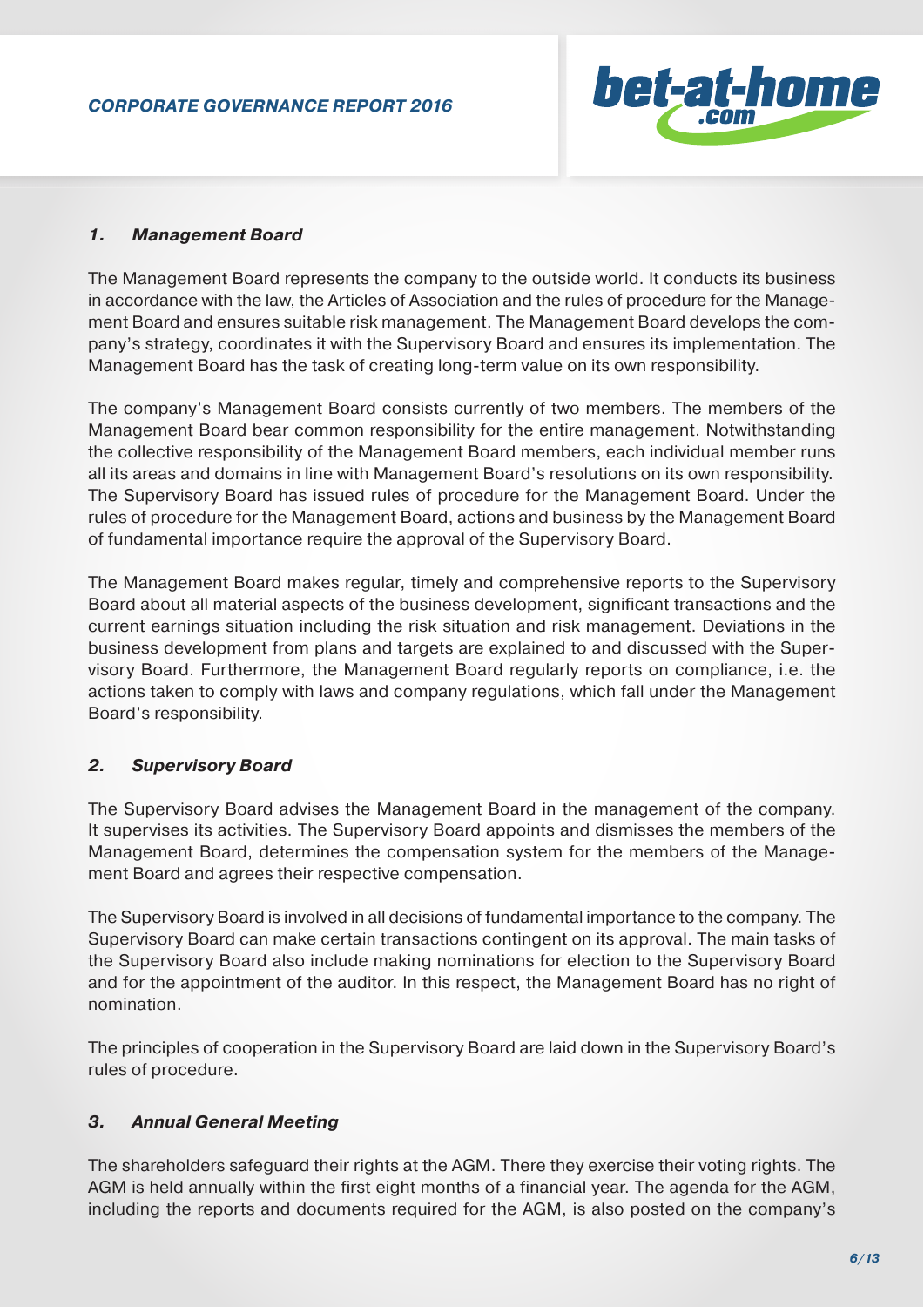

website. To facilitate them in personally safeguarding their rights, the company places a proxy at the instruction of the shareholders. In calling the AGM, i.e. in notices to the shareholders, an explanation is given of how to submit proxy voting instructions prior to the AGM.

The AGM passes resolutions on granting discharge to the Management Board and Supervisory Board. It decides on the appropriation of the retained earnings and on the election of the auditor. The AGM is also responsible for decisions on corporate actions and approval of inter-company agreements and alterations to the Articles of Association.

# *4. Disclosures on corporate governance practices*

At the core of the management culture of the company and its subsidiaries are values enshrined in laws or company regulations and instructions. Of particular importance in this respect are concepts which further the interests in making a profit. By the same token, serious and comprehensive customer protection, in particular protection for youth and prevention, are of vital importance.

This is the basis of the common understanding between the management and staff to combine lasting growth with financial success and, at the same time, to take effective measures to prevent the negative impact of the services provided.

To achieve this objective, all staff must be aware of these demands and be willing and able to take responsibility for them. Taking one's own responsibility and initiative presumes an understanding of the company's strategy. This is why the management regularly informs the staff about the company's objectives, current business development, market and its competition. Efficient management and cooperation therefore hinge on clearly defined company structures, areas of responsibility and workflows. In conjunction with defined yet ever improving processes, this structure makes it possible to align management activities to the company's objectives and to check on a regular basis whether those objectives have been achieved.

Particular importance is attached in this respect to the motivation and appreciation of the company's staff since high commitment, productivity and efficiency can only be achieved in a positively experienced work environment where people closely identify with the company and its objectives.

It is for this reason that the company promotes a balance between the expected high-quality and concentrated work performed in a dynamic market, on the one hand, and the needs and requirements of private life, on the other (work-life balance).

# *5. Compliance*

The Management Board is responsible for compliance with the law and company regulations and works towards that throughout the group company. In conducting its business, the bet-at-home AG Group must orient itself towards legal systems in different countries. This is especially true because of the different legislative conditions for betting and gambling, which are anchored in the free movement of goods and services enshrined in European law.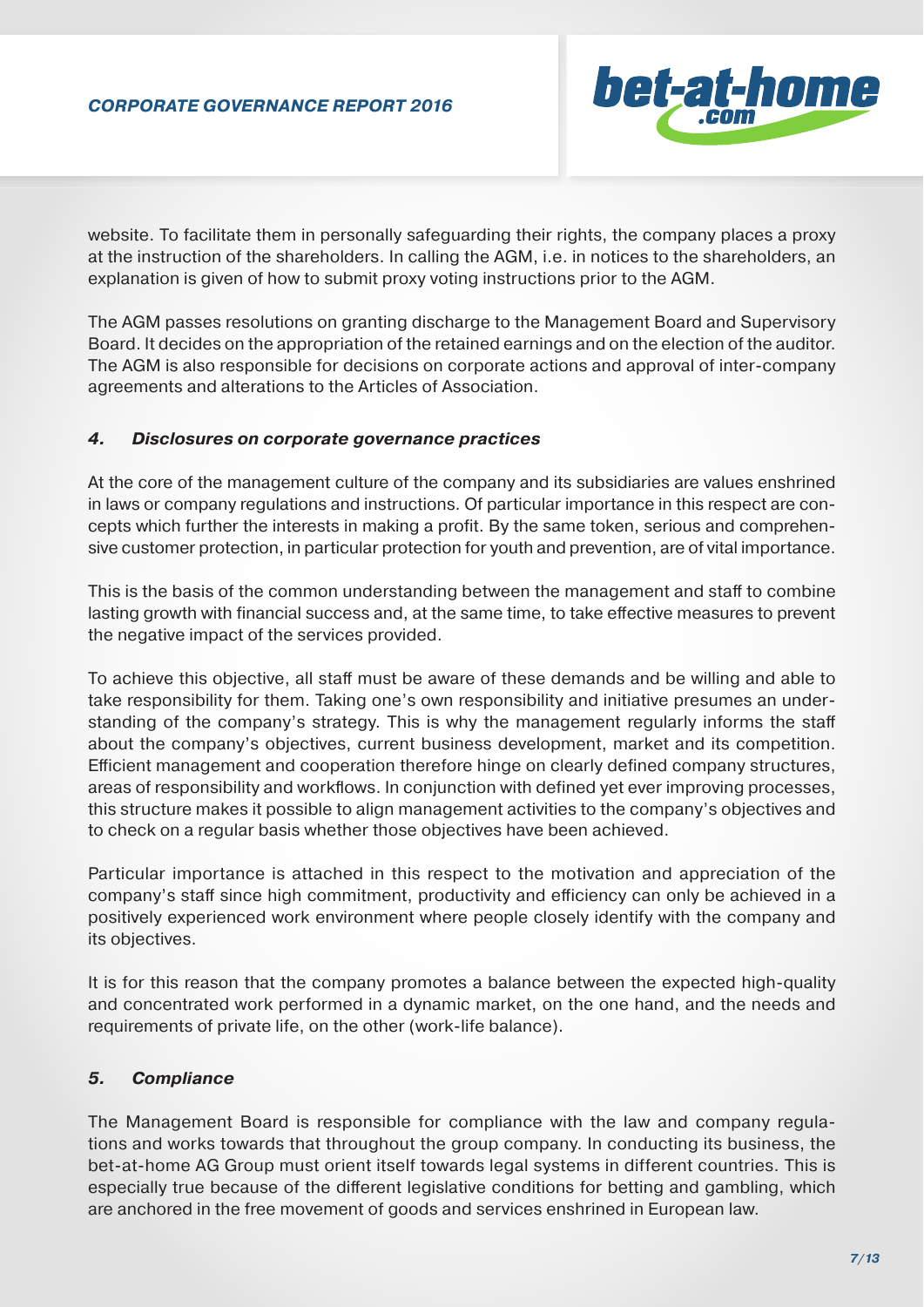

There where state licensing is possible in a European legal framework, our aim is to obtain licences and fulfil the respective requirements for the long term. In addition, we pay – mark you, also in countries seeking to maintain state betting and gambling monopolies and which restrict private providers – all applicable levies and taxes on betting and gambling.

We expect our staff to conduct themselves ethically and in accordance with the law in their daily business. For precisely as a provider of betting and gambling, maximum integrity is indispensable in our highly regulated markets in order to justify the trust instilled in us by the authorities and, above all, by our customers.

In training sessions conducted with the assistance of the respective compliance officers, our staff are familiarised with the relevant codes of conduct as well as the laws and regulations.

# *6. Accounting*

The consolidated financial statements of bet-at-home.com AG are prepared in accordance with the International Accounting Standards (IAS) and International Financial Reporting Standards (IFRS), by taking account of the interpretations of the Standing Interpretations Committee (SIC) and the International Financial Reporting Interpretations Committee (IFRIC).

The separate financial statement for the AG is prepared in accordance with the provisions of the German Commercial Code.

Financial reports and interim financial reports (e.g. half-year reports) are published within the statutory deadlines and in accordance with the regulations for the Prime Standard segment of the Frankfurt Stock Exchange.

# *7. Transparency*

Our shareholders are informed, in particular, in the annual report and by the publication of important information as well as current press releases on significant events within the company and the group.

Dealing with substantial information refers in particular to Regulation (EU) No 596/2014 (Market Abuse Regulation) for the publication of insider information, lists of insiders and transactions of executives (Directors' Dealings).

# *8. Equal participation of men and women*

The Act for the equal participation of women and men in leadership positions in the private sector and the public sector applies since 1 May 2015. Section 111 (5) AktG states that the Supervisory Boards of companies that are listed or subject to co-determination must specify the target percentages of women on the Supervisory Board and Management Board. In Section 76 (4) AktG, the Management Boards of companies that are listed or subject to co-determination must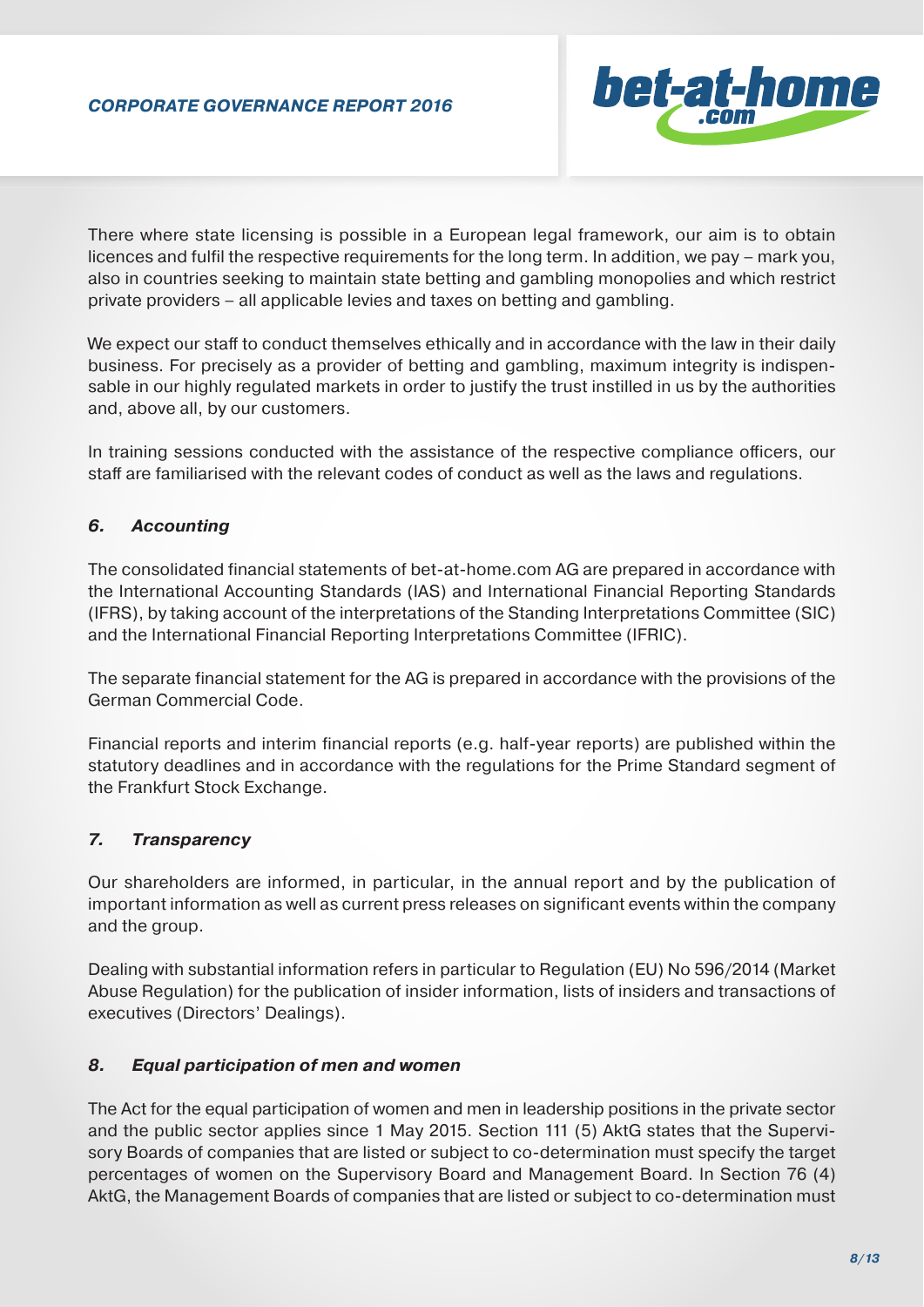

specify the target percentages of women on both executive levels below the Management Board. At the same time, deadlines to attain these objectives shall be defined. These periods of time should not exceed five years. According to Section 25 (1) EGAktG the setting of deadlines shall be realized until 30.09.2015 at the latest for listed companies. The deadlines for the first-time achievement of these tagets must not exceed 30.06.2017 according to Section 25 (1) EGAktG.

#### *Female representation on the Management Board*

The target percentage of women on the Management Board was defined as 0.00%. The deadline for the achievement of this objective is 30.06.2017. The company's Management Board consists currently of two members, having no woman on the Management Board. All contracts with members of the Management Boards remain effective after 30.06.2017. Achieving a defined target of more than 0.00% until 30.06.2017 would require the withdrawal or resignation of a current member of the Management Board ahead of schedule and the appointment of a woman as substitute. Alternatively, an expansion of the Management Board in connection with the newly appointment of a woman would be possible. There are no plans for either scenario. A target percentage of 0.00% is exceptionally allowed if the Management Board consists merely of men, which contracts run longer than deadline for the achievement of the target. The Supervisory Board of the bet-at-home.com AG made use of this recognised exception. At the moment the target is achieved.

# *Female representation on the Supervisory Board*

The target percentage of women on the Supervisory Board was defined as one-third. The deadline for the achievement of this objective is 30.06.2017. At the moment the target is achieved.

# *Female representation on both executive levels below the Management Board*

At the moment, the company has no management levels within the meaning of Section 76 (4) AktG. If the evaluation of the status quo shows that there are no (two) management levels below the Management Board, Section 76 (4) AktG shall be restricted according to current legal assessment. Thereupon, targets will be defined only for existing management levels. In case of missing management levels below the Management Board (e.g. holding companies as the bet-at-home.com AG) there are no obligations in this regard according to current legal assessment. Due to the absence of two management levels below the Management Board no target percentage for women pursuant to 76 (4) AktG was defined. A deadline for the achievement of this target was not defined as well. As soon as a management level below the Management Board is implemented, a target percentage for women pursuant to 76 (4) AktG will be defined. Notwithstanding the above, an evaluation of the situation will take place on 30.06.2017 at the latest.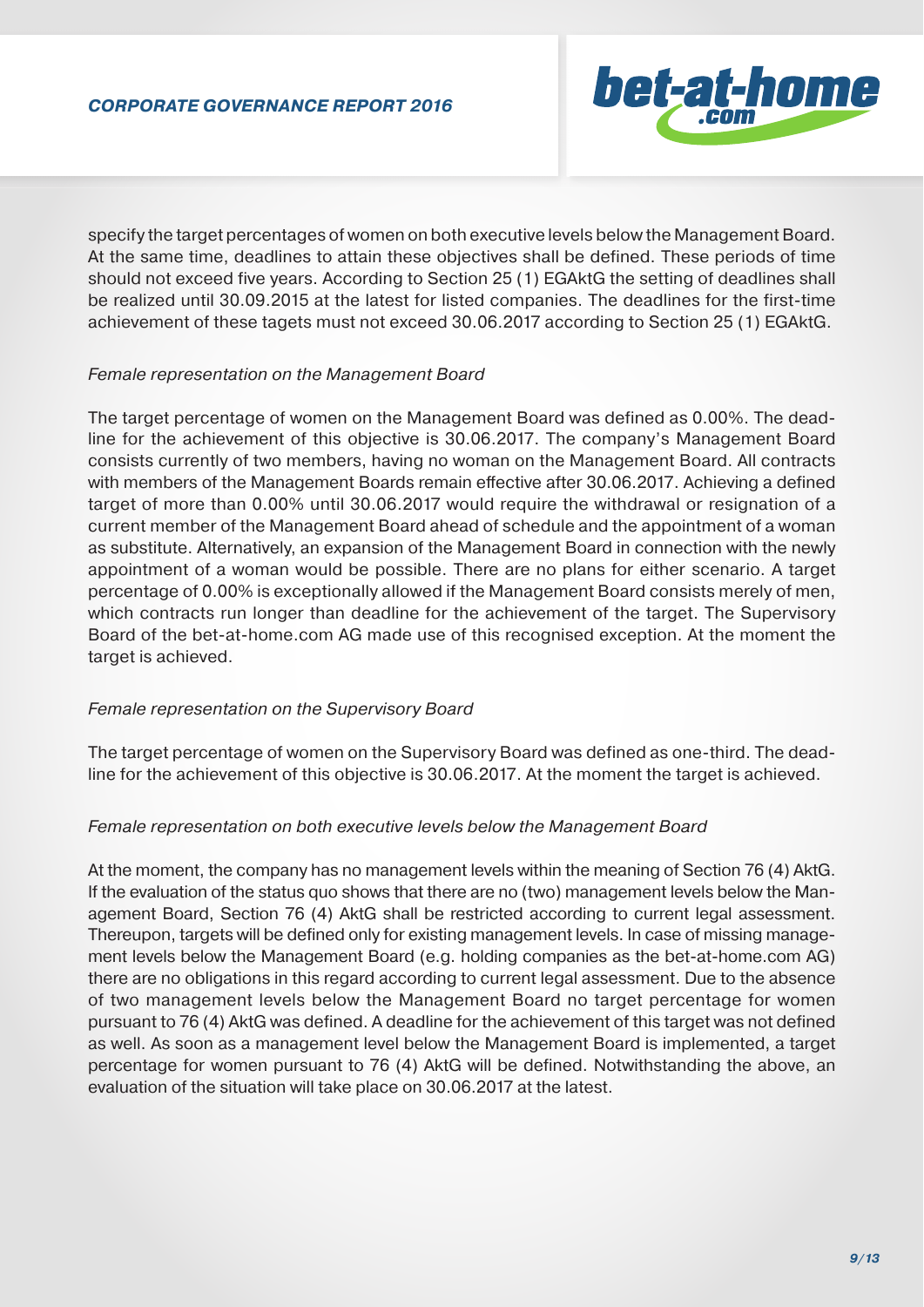

# *III. Diversity in the Supervisory Board*

#### *1. Objectives in the composition of the Supervisory Board*

The company's Supervisory Board consists of three members elected by the shareholders. According to Section 5.4.1 of the Code, the Supervisory Board must be composed in such a way that its members as a group possess the knowledge, ability and expert experience required to perform their tasks in a proper manner. Given the company's specific situation, the Supervisory Board must set specific objectives for its composition which take into account the international activities of the company, potential conflicts of interest, the number of independent Supervisory Board members within the meaning of Section 5.4.2 of the Code, an age limit for members of the Supervisory Board and diversity. These specific objectives must, in particular, provide for an appropriate degree of female representation.

According to Section 5.4.2 of the Code, the Supervisory Board must include what it considers an adequate number of independent members. Within the meaning of this recommendation, a Supervisory Board member is particularly not considered independent if he or she has personal or business relations with the company, its executive bodies, a controlling shareholder or an enterprise associated with the latter which may cause a substantial and not merely temporary conflict of interests. The Supervisory Board may have no more than two former members of the Management Board among its members. Supervisory Board members must not hold directorships or provide advisory services to the company's major competitors.

The Supervisory Board is in agreement with the content of the Code, whereby besides its balanced professional qualification, the Supervisory Board will also have an appropriate degree of internationality and female representation at all times.

The composition of the Supervisory Board must therefore take account of the fact that bet-at home.com AG is an innovative and international company and that it relies on modern means of communication over the internet for the provision of its services.

Yet diversity does not mean that a person is nominated as a candidate for the Supervisory Board solely because he or she possesses a certain personal quality; hence, no mandatory quota requirements are imposed.

For companies within the meaning of Section 264d of the German Commercial Code, at least one independent member of the Supervisory Board must, in accordance with Section 100 (5) AktG, have expertise in accounting or auditing.

On 12 March 2015, the Supervisory Board set the following objectives regarding its composition:

- To take into account the international activity of the company and its subsidiaries
- To take into account professional/technical expertise and industry knowledge, especially in relation to online betting and gambling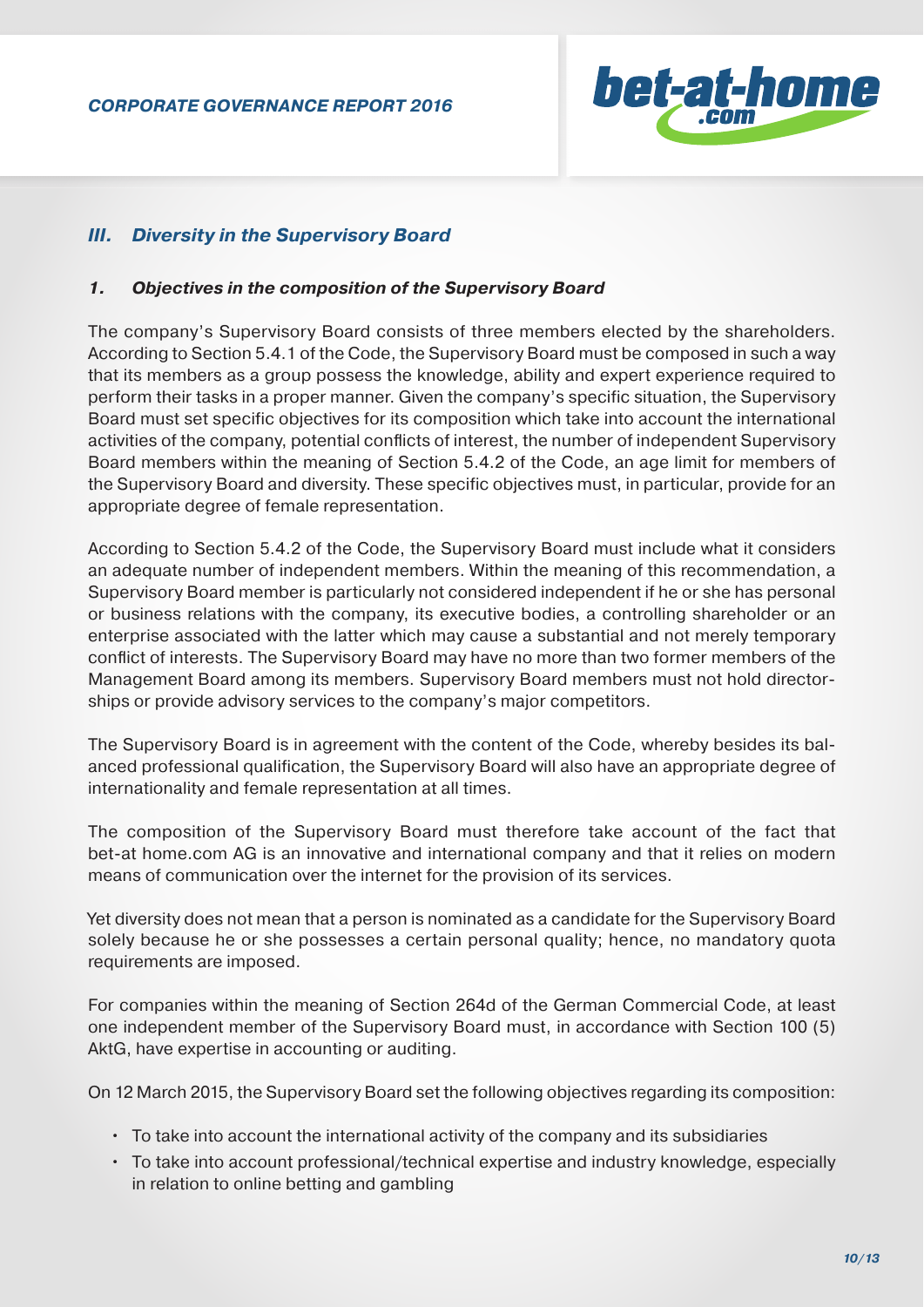

- Expertise in accounting or auditing
- At least one independent member within the meaning of the current recommendations of the Code
- Prevention of conflicts of interest
- Availability and commitment
- Maximum of three supervisory board positions in non-group companies
- To take into account the age limits defined in the rules of procedure of the Supervisory Board
- A one-third ratio of women

# *2. Status of implementation of these objectives in the view of the Supervisory Board*

All relevant professional competences are represented in the Supervisory Board at present. This holds particularly true for the industry-related requirements as well as in respect of accounting and auditing. Comprehensive experience in the international business community is also present, just as are members from different countries.

Members at present:

- **Mr. Martin Arendts**, M.B.L-HSG, lawyer, chairman of the Supervisory Board, is the founder and owner of law firm ARENDTS ANWÄLTE. Specialised in investment law as well as gambling and betting law, he has a high level of expertise in not only issues of company law, capital market law and corporate governance but also in the main legal issues for bet-at home.com Group in relation to gambling and betting. Mr. Arendts also has expertise in accounting and auditing due to his professional activities. Mr. Arendts has been a member of our Supervisory Board since 13.08.2007.
- **Ms. Isabelle Andres** is CEO of Karina Square., Paris, France. Ms. Andres is a former CEO of Betclic Everest Group SAS As the parent company of bet-at-home.com AG, Betclic Everest Group SAS pools various gambling and betting activities. Ms. Andres therefore has excellent, relevant market expertise and accounting knowledge. Ms. Andres has been a member of our Supervisory Board since 04.05.2012.
- **Mr. Jean-Laurent Nabet** was the head of M&A at Vivendi Universal before working as an investment banker for Deutsche Bank in Paris. As investment manager (Head of Invest ment) for LOV Group Invest SAS, Paris, France, Mr. Nabet has excellent, relevant market expertise and knowledge of the entertainment industry as well as investment and internet business. Mr. Nabet has been a member of our Supervisory Board since 31.08.2009.

All members of the Supervisory Board have sufficient time to perform their tasks. None of the members of the Supervisory Board has exceeded the limit of supervisory board positions held outside the group.

Independence within the Supervisory Board has been preserved. In the estimation of the Management Board and Supervisory Board, the members of the Supervisory Board have no personal or business relations with the company, its executive bodies, a controlling shareholder or an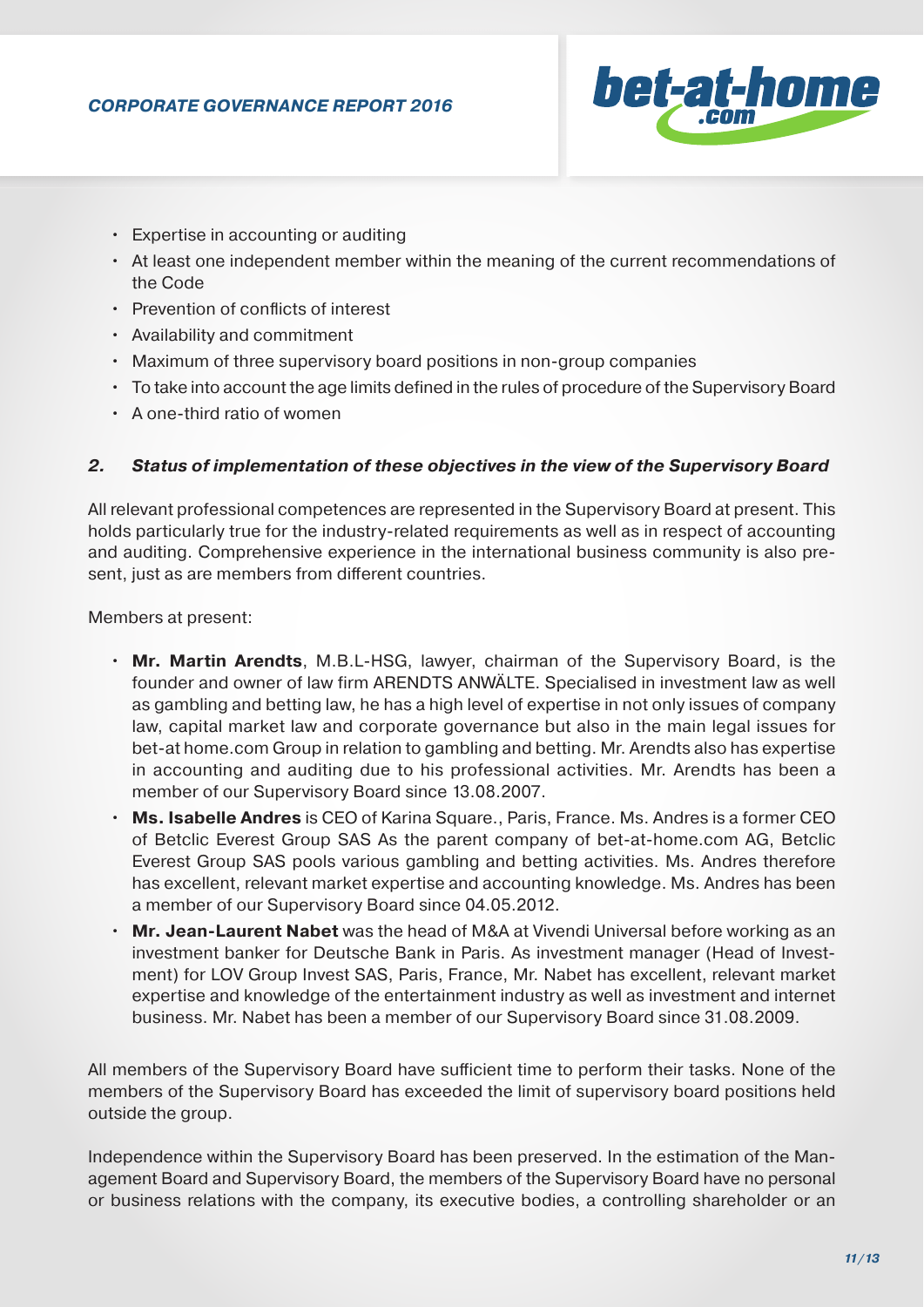

enterprise associated with the latter which could cause a substantial and not merely temporary conflict of interests. Mr. Nabet does occupy a position at a firm which (indirectly) holds the majority of the shares in the company. Yet in the estimation of the Management Board and Supervisory Board, this has not created a substantial and not merely temporary conflict of interests as there are no ongoing operational relations between the mentioned firm and the company. If and when any particular business relations arise, any existing conflicts of interest will be addressed through tried and tested procedures, e.g. abstention from voting. In addition, the relations between dominant organisations and the company are governed by the reporting and auditing duties set out in Sections 312 et sqq. AktG. These audits, especially by the external auditor, have shown that appropriate compensation has been received so far for these business relations.

No former members of the Management Board belong to the Supervisory Board. Nor do the incumbent members of the Supervisory Board hold board positions at or provide advisory services to the company's major competitors.

The Supervisory Board will also take the objectives defined for its composition into account to the greatest extent possible in its search for suitable candidates for any premature vacancies on the board and in its nominations for routine elections.

# *IV. Shareholdings of the Management Board and Supervisory Board*

At 31.12.2016, members of the Management Board and Supervisory Board directly or indirectly held the following shares:

# *1. Management Board*

Franz Ömer: 3.75% of the share capital.

# *2. Supervisory Board*

Members of the Supervisory Board do not hold any shares in the company.

# *V. Disclosures on share option programmes and similar share-based incentive systems*

There are no share option programmes or similar share-based incentive systems at this time. However, it is pointed out that the main shareholder of the bet-at-home.com AG, Mangas BAH SAS, promised the members of the Management Board in 2016 for the first time a variable remuneration that is solely paid by it. Therefore, neither the bet-at-home.com AG nor any its